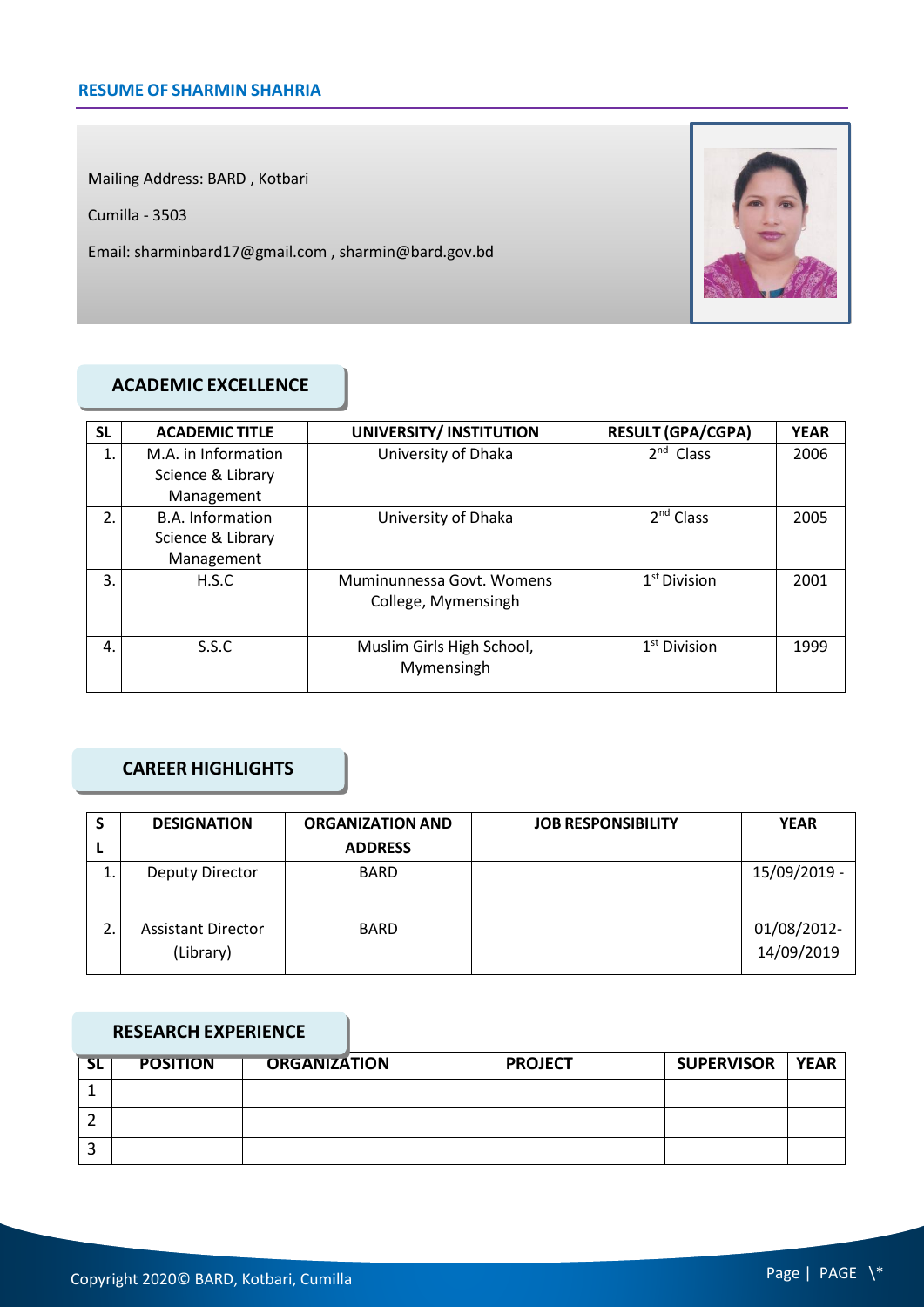| S  | AREAS OF SPECIALIZATION / FIELD OF INTEREST |  |
|----|---------------------------------------------|--|
|    |                                             |  |
|    | 1. Information Science & Library Management |  |
| 2. | <b>Rural Development</b>                    |  |
| 3. |                                             |  |
| 4. |                                             |  |

# **SPECIALIZATION HIGHLIGHTS**

| S  | <b>TYPES OF</b>                         | <b>TITLE</b>                                                                                                                                                                                                                                                            | <b>REMARKS</b> |
|----|-----------------------------------------|-------------------------------------------------------------------------------------------------------------------------------------------------------------------------------------------------------------------------------------------------------------------------|----------------|
| L  | <b>PUBLICATION</b>                      |                                                                                                                                                                                                                                                                         |                |
| 1. | <b>BOOK</b>                             | Ahsan Kamrul, Ahmed, Benzir & Shahria Sharmin (2017),<br>Proceeding of the International Training Workshop on<br>Achieving Sustainable Development Goals : Financial<br>Inclusion and Rural Transformation, Bangladesh Academy<br>for Rural Development (BARD), Comilla | 1              |
| 2. | Journal Article                         | শাহরিয়া, শারমিন (২০১৮ (১৪২৫ বঙ্গাব্দ), পাহাড়ধস ও আদিবাসী<br>OS.<br>নারী: রাঙামাটি জেলার অভিজ্ঞান, পল্লী উন্নয়ন: বাংলাদেশ পল্লী<br>উন্নয়ন একাডেমির বার্ষিক জার্নাল ২১তম সংখ্যা।                                                                                      |                |
|    | <b>PUBLICATION</b><br><b>HIGHLIGHTS</b> | আমীন রুহল, শাহরিয়া শারমিন, শামীমা (২০১৬) ঢাকা উত্তর সিটি<br>oş.<br>কর্পোরেশনে বসবাসরত কর্মজীবি নারীদের সমস্যা ও সম্ভাবনা,<br>ক্ষমতায়ন: উইমেন ফর উইমেন, গবেষণা ও পাঠচক্র, সংখ্যা ১৬,<br>ঢাকা।                                                                          |                |
|    |                                         | Amin Ruhul, Shahria Sharmin & Uddin Mahin<br>OQ<br>(2015), Trust in Administration : A Bangladesh<br>Perspective, PROSHIKHYAN : A JOURNAL<br>OF TRAINING AND DEVELOPMENT, Vol,<br>23, No. 2 July - December, BSTD, Dhaka.                                               |                |
|    |                                         | রহমান জিল্পুর, ইসলাম, নজরুল ও শাহরিয়া, শারমিন (২০১৪ (১৪২১<br>08.<br>বঙ্গাব্দ), সেলাইয়ের মাধ্যমে আয়বর্ধনমূলক কার্যক্রমে নারীর<br>অংশগ্রহণ : বার্ডের দু'টি প্রকল্পের অভিজ্ঞতা, পল্লী উন্নয়ন : বাংলাদেশ<br>পল্লী উন্নয়ন একাডেমির বার্ষিক জার্নাল ১৮তম সংখ্যা।         |                |
|    |                                         | আমীন রুহল, রেজাউল করিম, মোহাম্মদ ও শাহরিয়া, শারমিন<br>o¢.<br>(২০১৪ (১৪২১ বজ্ঞাব্দ), কর্মজীবি নারীদের সমস্যা ও সম্ভাবনা :<br>একটি সমীক্ষা পল্লী উন্নয়ন : বাংলাদেশ পল্লী উন্নয়ন একাডেমির<br>বাৰ্ষিক জাৰ্নাল ১৮তম সংখ্যা।                                               |                |
|    |                                         | শাহরিয়া শারমিন (২০২০), বিজয়ের মাস, জাতির পিতা বঙ্গবন্ধ:<br>or<br>পল্লী ভাবনা ,মুজিব শতবর্ষ ত্মরণিকা, বাংলাদেশ পল্লী উন্নয়ন<br>একাডেমি, বার্ড, কোটবাড়ী, কুমিল্লা।                                                                                                    |                |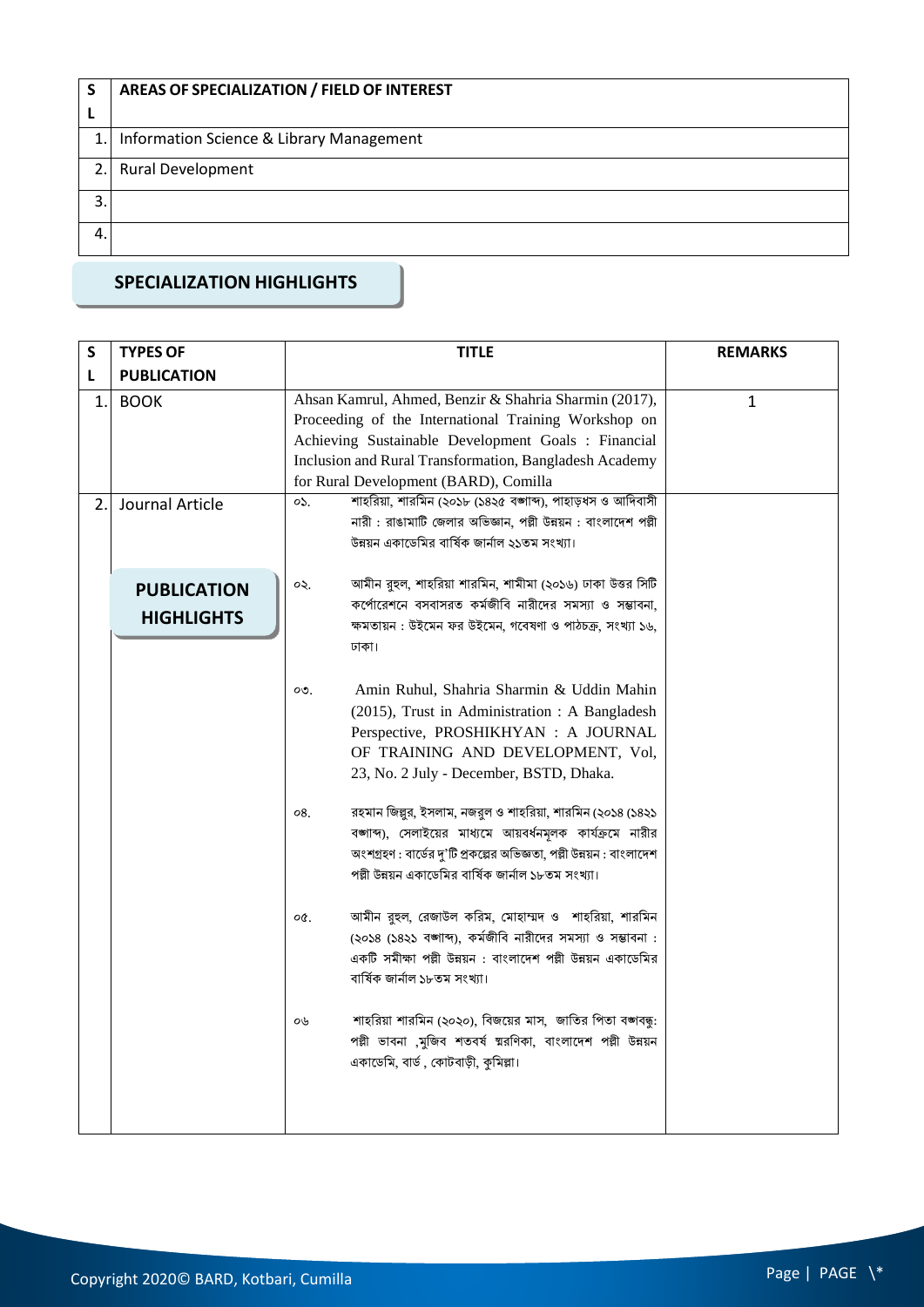| <b>TRAINING AND WORKSHOPS</b> |                                              |                          |                 |             |
|-------------------------------|----------------------------------------------|--------------------------|-----------------|-------------|
|                               |                                              | <b>ORGANIZATION</b>      | <b>LOCATION</b> | <b>YEAR</b> |
| $\mathbf{1}$ .                | <b>Protocol Formalities and Articulation</b> | <b>BSTD</b>              | <b>Dhaka</b>    | 2019        |
|                               |                                              |                          |                 |             |
|                               |                                              |                          |                 |             |
| $\overline{2}$ .              | E- Governance and ICT Infrastructure for     | <b>BIM</b>               | <b>Dhaka</b>    | 2018        |
|                               | Implementation of Digital Bangladesh         |                          |                 |             |
| 3.                            | Geo-Informatics Application in Rural         | <b>CIRDAP &amp; BARD</b> | Cumilla         | 2017        |
|                               | Development                                  |                          |                 |             |
|                               |                                              |                          |                 |             |
| 4.                            | Training of Trainer Work shop on Digital     | Cabinet Division & a2i   | Cumilla         | 2016        |
|                               | Bangladesh & Service Innovation              | Programme, PMO office,   |                 |             |
|                               |                                              | <b>BARD</b>              |                 |             |
| 5.                            | Research Methodology For Social              | <b>BARD</b>              | Cumilla         | 2015        |
|                               | Science                                      |                          |                 |             |
| 6.                            | Governance, Sustainable Development          | <b>BARD</b>              | Cumilla         | 2014        |
|                               | and Poverty Reduction                        |                          |                 |             |
|                               |                                              |                          |                 |             |
| 7.                            | Training Of Trainers (TOT)                   | <b>BARD</b>              | Cumilla         | 2013        |
|                               |                                              |                          |                 |             |
|                               |                                              |                          |                 |             |

Ų